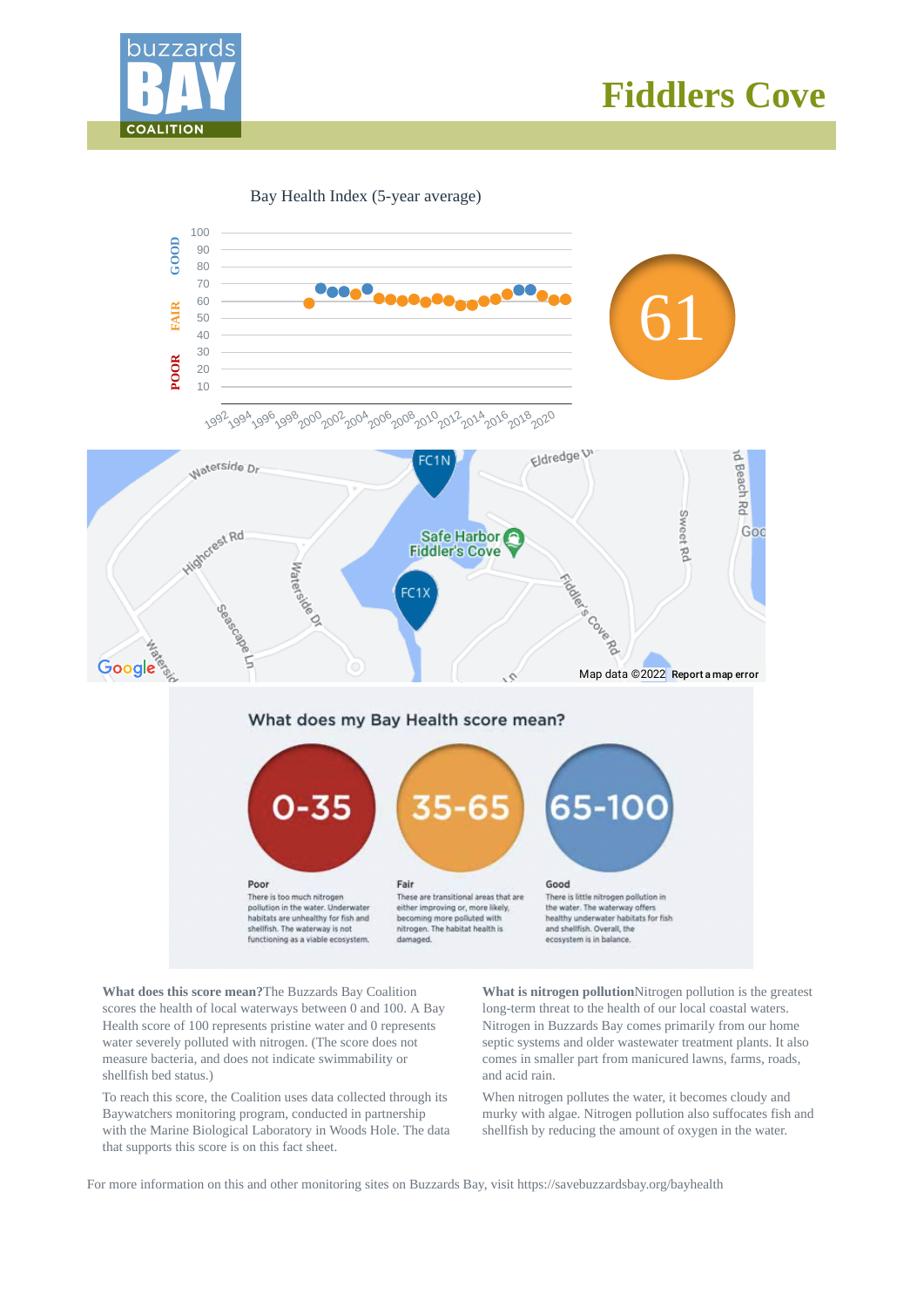## **Supporting Data**

#### Fiddlers Cove: Site FC1X

(41.64578249, -70.63658844)





Fiddlers Cove: Site FC1N

(41.64782426, -70.63623715)





Algal Pigments







#### **What does the Bay Health measure?**

The Bay Health Index is the sum of five health indicators: nitrogen (organic and inorganic), dissolved oxygen, algal pigments, and water clarity. Data are combined and reported as a single score that provides a snapshot of a waterway's health. (Note: The Bay Health Index does not include bacteria and is not an index of swimmability or shellfish bed status.)

#### **Nitrogen**

Nitrogen is a type of nutrient that controls plant production in Buzzards Bay. Some nitrogen is an essential part of any waterway. But when there's too much nitrogen in the water, it can become pollution.

The Coalition monitors two forms of nitrogen in Buzzards Bay: inorganic and organic. Tracking both forms of nitrogen helps to identify their source and potential impact on our water. Our nitrogen monitoring is conducted with the Marine Biological Laboratory in Woods